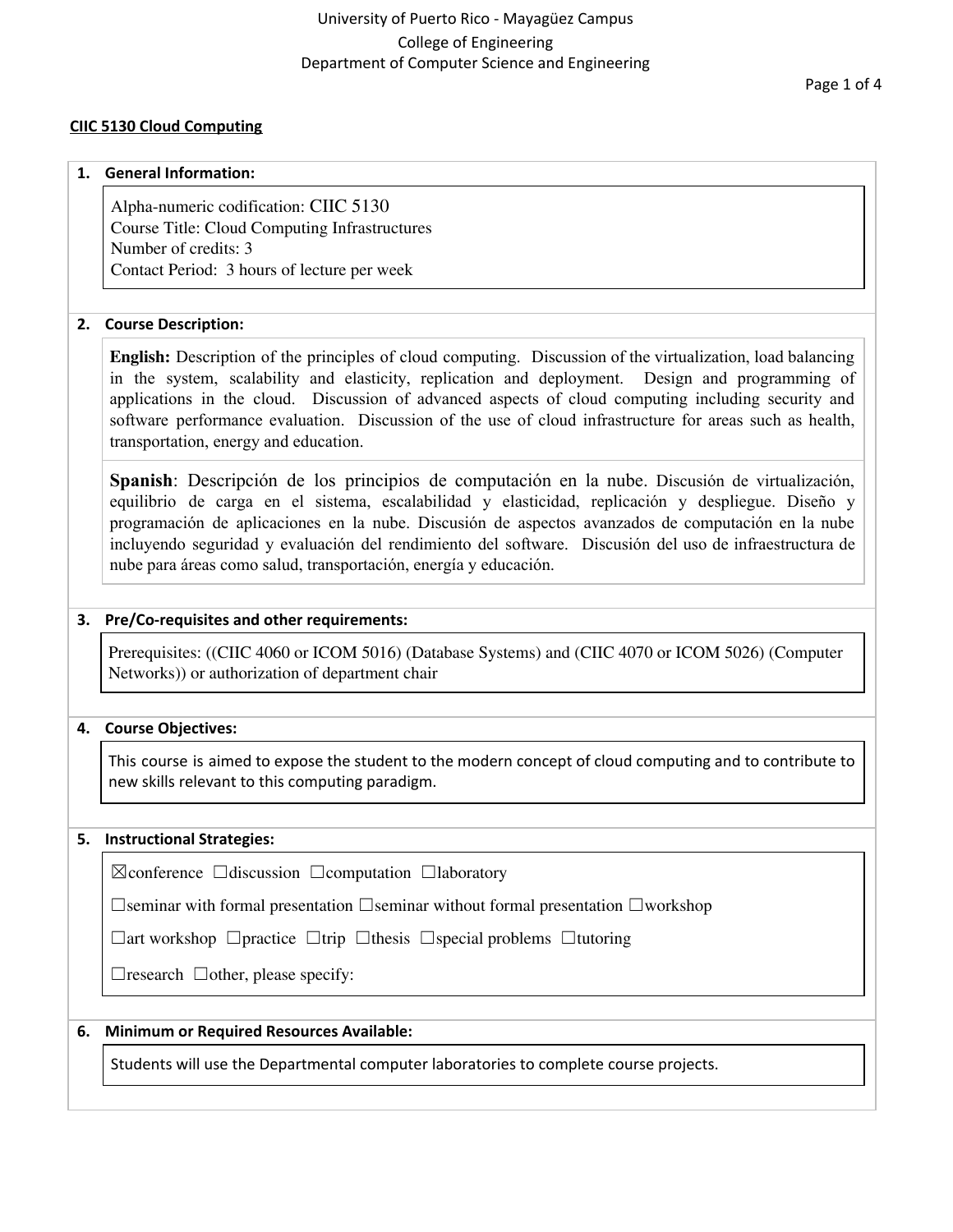| <b>Outline</b>                                                                                                                                                                                                                 | <b>Contact Hours</b> |
|--------------------------------------------------------------------------------------------------------------------------------------------------------------------------------------------------------------------------------|----------------------|
| Introduction: Introduction to cloud computing infrastructure. Characteristics<br>of Cloud Systems. Cloud Models and Services. Cloud-based Applications                                                                         | 3                    |
| Cloud Foundations: Use of virtualization to provide flexible cloud<br>management, distributed system basics, resource management.                                                                                              | 3                    |
| Google FS and the MapReduce Model: Study of the Google distributed<br>filesystem and the MapReduce paradigm. Study open source implementations<br>such as Hadoop and HDFS. Understanding of the PIG and PIGLATIN<br>framework. | 6                    |
| Cloud Services and Platforms: Compute Services, Storage Services,<br>Database Services and Analytics Services.                                                                                                                 | 9                    |
| Open Source Private Cloud: Open source software infrastructure models.                                                                                                                                                         | 3                    |
| <b>Cloud Environment Setup:</b> Open source setup installation and configuration<br>of cloud systems.                                                                                                                          | 3                    |
| Python for Cloud: Using Python in Cloud Environments. Cloud Application<br>Development using Python.                                                                                                                           | 6                    |
| Cloud Application Benchmarking and Tuning: Trace Generation, workload<br>modeling and characterization. Benchmarking Tools, Load Tests.                                                                                        | 3                    |
| Cloud Security: Cloud Security Architecture, Securing Data Models. Identity<br>and Access Management.                                                                                                                          | 3                    |
| Cloud Applications in Industry, Healthcare and Education: Discussion on<br>the use of Cloud Systems in Healthcare, Energy Systems, Transportation<br>Systems, Manufacturing Industry and Education.                            | 3                    |
| Exams                                                                                                                                                                                                                          | 3                    |
| Total hours: (equivalent to contact period)                                                                                                                                                                                    | 45                   |
| <b>Grading System</b>                                                                                                                                                                                                          |                      |
| $\boxtimes$ Quantifiable (letters) $\Box$ Not Quantifiable                                                                                                                                                                     |                      |

# **9. Evaluation Strategies**

|                        | <b>Quantity</b> | Percent |
|------------------------|-----------------|---------|
| $\boxtimes$ Exams      |                 | 40%     |
| $\boxtimes$ Final Exam |                 | 25%     |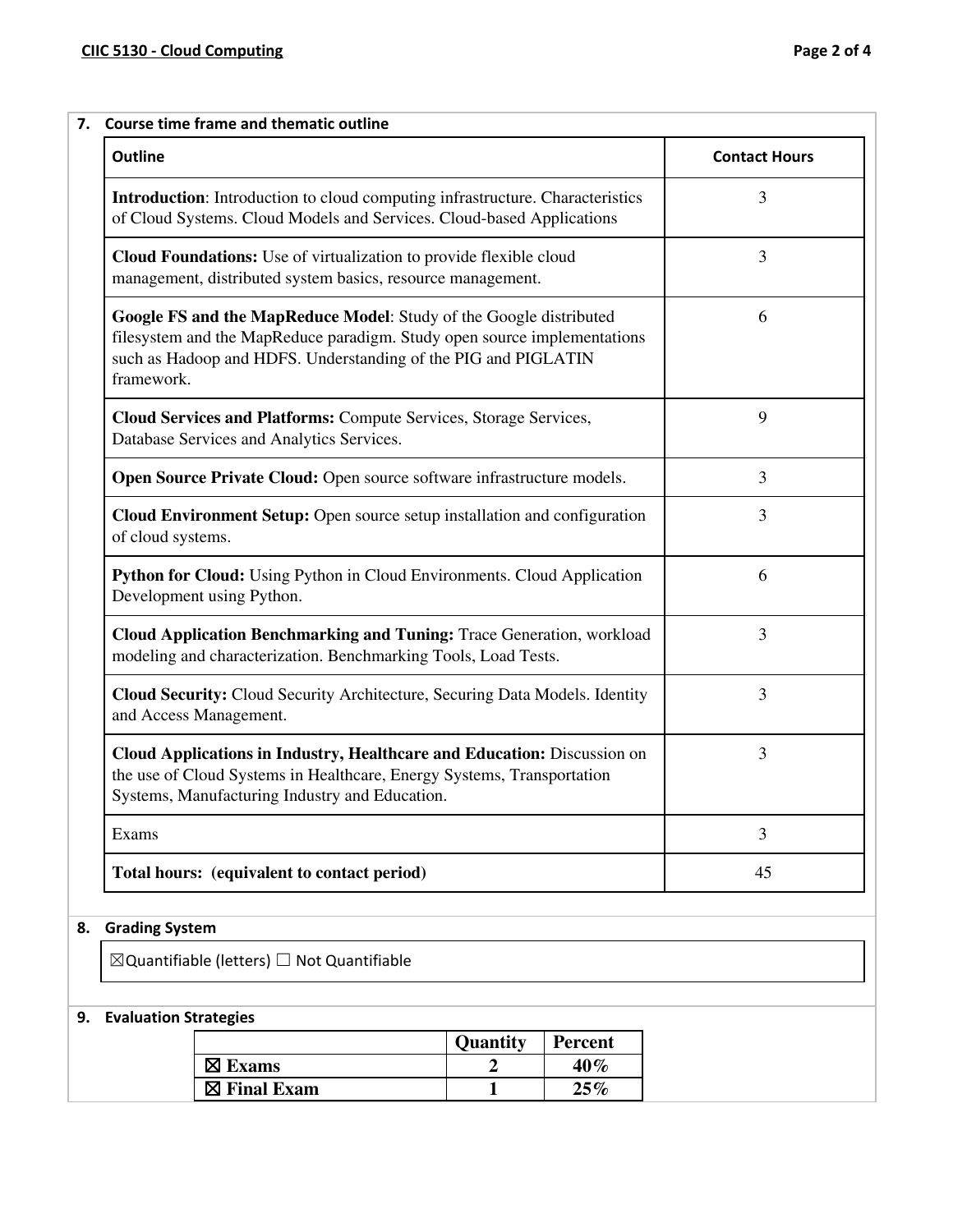| $\Box$ Oral Reports<br>$\Box$ Monographies<br>$\Box$ Portfolio<br>$\boxtimes$ Projects<br>variable<br>20%<br>$\square$ Journals<br>$\Box$ Other, specify:<br><b>TOTAL:</b><br>100%<br>10. Bibliography:<br>Textbook:<br>Arshdeep Bahga and Vijay Madisetti, Cloud Computing: A Hands-On Approach, 1st Ed., CreateSpace<br>Independent Publishing Platform, 2014.<br>References:<br><b>Thomas Earl, Ricardo Puttini, and Zaigham Mahmood, Cloud Computing: Concepts, Technology &amp;</b><br>Architecture, 1 <sup>st</sup> Ed., Prentice Hall, 2013.<br><b>John Rhoton, Cloud Computing Explained, <math>2^{nd}</math> Ed., Recursive Press, 2013.</b><br><b>https://www.computer.org/web/tcc, IEEE Transactions on Cloud Computing, IEEE Computer Society,</b><br>Institute of Electrical and Electronics Engineers Digital Library.<br>11. Course Outcomes<br>After successfully completing the course, the student will be able<br><b>Program Student</b><br><b>Outcomes Impacted</b><br>to:<br>$\overline{2}$<br>1. identify the basics of the foundations of cloud computing (distributed<br>systems) and recognize the main challenges involved in such systems<br>$\overline{2}$<br>2. explain and apply the cloud computing paradigm<br>3. apply cloud computing services for the deployment of cloud<br>6<br>applications.<br>4. use cloud-based platforms.<br>1<br>$\overline{2}$<br>5. design, develop and deploy cloud-based solutions | ⊠ Short Quizzes | variable | $15\%$ |  |
|---------------------------------------------------------------------------------------------------------------------------------------------------------------------------------------------------------------------------------------------------------------------------------------------------------------------------------------------------------------------------------------------------------------------------------------------------------------------------------------------------------------------------------------------------------------------------------------------------------------------------------------------------------------------------------------------------------------------------------------------------------------------------------------------------------------------------------------------------------------------------------------------------------------------------------------------------------------------------------------------------------------------------------------------------------------------------------------------------------------------------------------------------------------------------------------------------------------------------------------------------------------------------------------------------------------------------------------------------------------------------------------------------------------------------------------------------|-----------------|----------|--------|--|
|                                                                                                                                                                                                                                                                                                                                                                                                                                                                                                                                                                                                                                                                                                                                                                                                                                                                                                                                                                                                                                                                                                                                                                                                                                                                                                                                                                                                                                                   |                 |          |        |  |
|                                                                                                                                                                                                                                                                                                                                                                                                                                                                                                                                                                                                                                                                                                                                                                                                                                                                                                                                                                                                                                                                                                                                                                                                                                                                                                                                                                                                                                                   |                 |          |        |  |
|                                                                                                                                                                                                                                                                                                                                                                                                                                                                                                                                                                                                                                                                                                                                                                                                                                                                                                                                                                                                                                                                                                                                                                                                                                                                                                                                                                                                                                                   |                 |          |        |  |
|                                                                                                                                                                                                                                                                                                                                                                                                                                                                                                                                                                                                                                                                                                                                                                                                                                                                                                                                                                                                                                                                                                                                                                                                                                                                                                                                                                                                                                                   |                 |          |        |  |
|                                                                                                                                                                                                                                                                                                                                                                                                                                                                                                                                                                                                                                                                                                                                                                                                                                                                                                                                                                                                                                                                                                                                                                                                                                                                                                                                                                                                                                                   |                 |          |        |  |
|                                                                                                                                                                                                                                                                                                                                                                                                                                                                                                                                                                                                                                                                                                                                                                                                                                                                                                                                                                                                                                                                                                                                                                                                                                                                                                                                                                                                                                                   |                 |          |        |  |
|                                                                                                                                                                                                                                                                                                                                                                                                                                                                                                                                                                                                                                                                                                                                                                                                                                                                                                                                                                                                                                                                                                                                                                                                                                                                                                                                                                                                                                                   |                 |          |        |  |
|                                                                                                                                                                                                                                                                                                                                                                                                                                                                                                                                                                                                                                                                                                                                                                                                                                                                                                                                                                                                                                                                                                                                                                                                                                                                                                                                                                                                                                                   |                 |          |        |  |
|                                                                                                                                                                                                                                                                                                                                                                                                                                                                                                                                                                                                                                                                                                                                                                                                                                                                                                                                                                                                                                                                                                                                                                                                                                                                                                                                                                                                                                                   |                 |          |        |  |
|                                                                                                                                                                                                                                                                                                                                                                                                                                                                                                                                                                                                                                                                                                                                                                                                                                                                                                                                                                                                                                                                                                                                                                                                                                                                                                                                                                                                                                                   |                 |          |        |  |
|                                                                                                                                                                                                                                                                                                                                                                                                                                                                                                                                                                                                                                                                                                                                                                                                                                                                                                                                                                                                                                                                                                                                                                                                                                                                                                                                                                                                                                                   |                 |          |        |  |
|                                                                                                                                                                                                                                                                                                                                                                                                                                                                                                                                                                                                                                                                                                                                                                                                                                                                                                                                                                                                                                                                                                                                                                                                                                                                                                                                                                                                                                                   |                 |          |        |  |
|                                                                                                                                                                                                                                                                                                                                                                                                                                                                                                                                                                                                                                                                                                                                                                                                                                                                                                                                                                                                                                                                                                                                                                                                                                                                                                                                                                                                                                                   |                 |          |        |  |
|                                                                                                                                                                                                                                                                                                                                                                                                                                                                                                                                                                                                                                                                                                                                                                                                                                                                                                                                                                                                                                                                                                                                                                                                                                                                                                                                                                                                                                                   |                 |          |        |  |
|                                                                                                                                                                                                                                                                                                                                                                                                                                                                                                                                                                                                                                                                                                                                                                                                                                                                                                                                                                                                                                                                                                                                                                                                                                                                                                                                                                                                                                                   |                 |          |        |  |
|                                                                                                                                                                                                                                                                                                                                                                                                                                                                                                                                                                                                                                                                                                                                                                                                                                                                                                                                                                                                                                                                                                                                                                                                                                                                                                                                                                                                                                                   |                 |          |        |  |
|                                                                                                                                                                                                                                                                                                                                                                                                                                                                                                                                                                                                                                                                                                                                                                                                                                                                                                                                                                                                                                                                                                                                                                                                                                                                                                                                                                                                                                                   |                 |          |        |  |

#### **12. According to Law 51**

Students will identify themselves with the Institution and the instructor of the course for purposes of assessment (exams) accommodations. For more information please call the Student with Disabilities Office which is part of the Dean of Students office (Office #4) at (787)265-3862 or (787)832-4040 extensions 3250 or 3258.